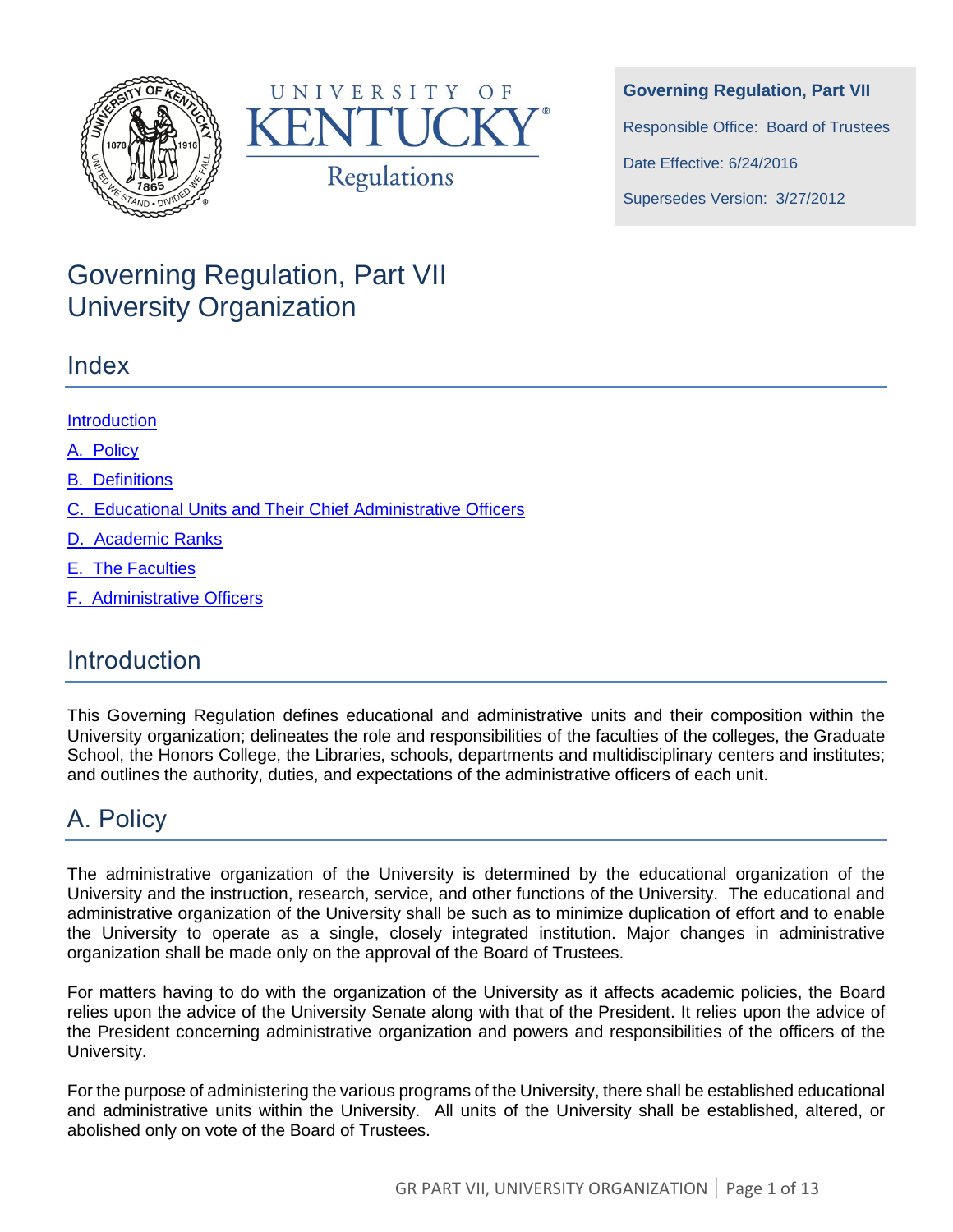## <span id="page-1-0"></span>B. Definitions

- 1. "Educational unit" means any existing or proposed unit that has as its primary mission the performance of educational activities in instruction, research, and service and that has or will have at least one full-time (tenured or tenure-eligible) faculty appointment or its time equivalent is assigned to perform instruction, research, and service in that unit. This assignment provision excludes solely administrative assignments such as the chief administrative officer of the unit. An educational unit is subject to the University Senate review and the periodic review processes.
- 2. "Administrative unit" means any unit not meeting the definition of an educational unit.

# <span id="page-1-1"></span>C. Educational Units and Their Chief Administrative Officers

- 1. Departments, schools, colleges, graduate centers, multidisciplinary research centers and institutes, and interdisciplinary instructional programs are the basic educational units of the University that deliver instruction, research, and service including extension activities.
- 2. Major educational units of the University are the colleges, the Graduate School, the Honors College, and the Libraries. For purposes of these *Governing Regulations,* the Libraries is equivalent to a college.
- 3. Schools are administratively responsible to a college, and departments are directly responsible to a college or sometimes directly to a school within their college.

Some instructional programs draw faculty exclusively from one department, school, or college whereas interdisciplinary instructional programs, such as in the Honors College, draw faculty from different departments, schools, or colleges.

- 4. A graduate center is an interdisciplinary educational unit that delivers graduate education degree programs, is equivalent to a department, and is located administratively in the Graduate School unless the administrative responsibility specifically has been delegated otherwise.
- 5. A multidisciplinary research center or institute is an educational unit established to provide multidisciplinary programs, which are primarily research in nature. Such an educational unit is administratively responsible to the Vice President for Research unless the administrative responsibility specifically has been delegated otherwise.
- 6. The chief administrative officer of a major educational unit is a dean. The chief administrative officer of a graduate center, school or multidisciplinary research center or institute is a director. The chief administrative officer of a department or an interdisciplinary instructional program is a chair.

### <span id="page-1-2"></span>D. Academic Ranks

- 1. Academic ranks in the University consist of lecturer and senior lecturer in the lecturer series, and instructor, assistant professor, associate professor, professor, or the equivalent to these recognized in the librarian title series of librarian IV, librarian III, librarian II and librarian I, respectively.
- 2. The President establishes academic title series, the ranks within each series, and a description of the qualifications for each after consultation with appropriate administrative and faculty groups, including the University Senate Council. Emeritus ranks for retired faculty members and the rights of holders of emeritus titles are established by the President after consultation with the University Senate Council.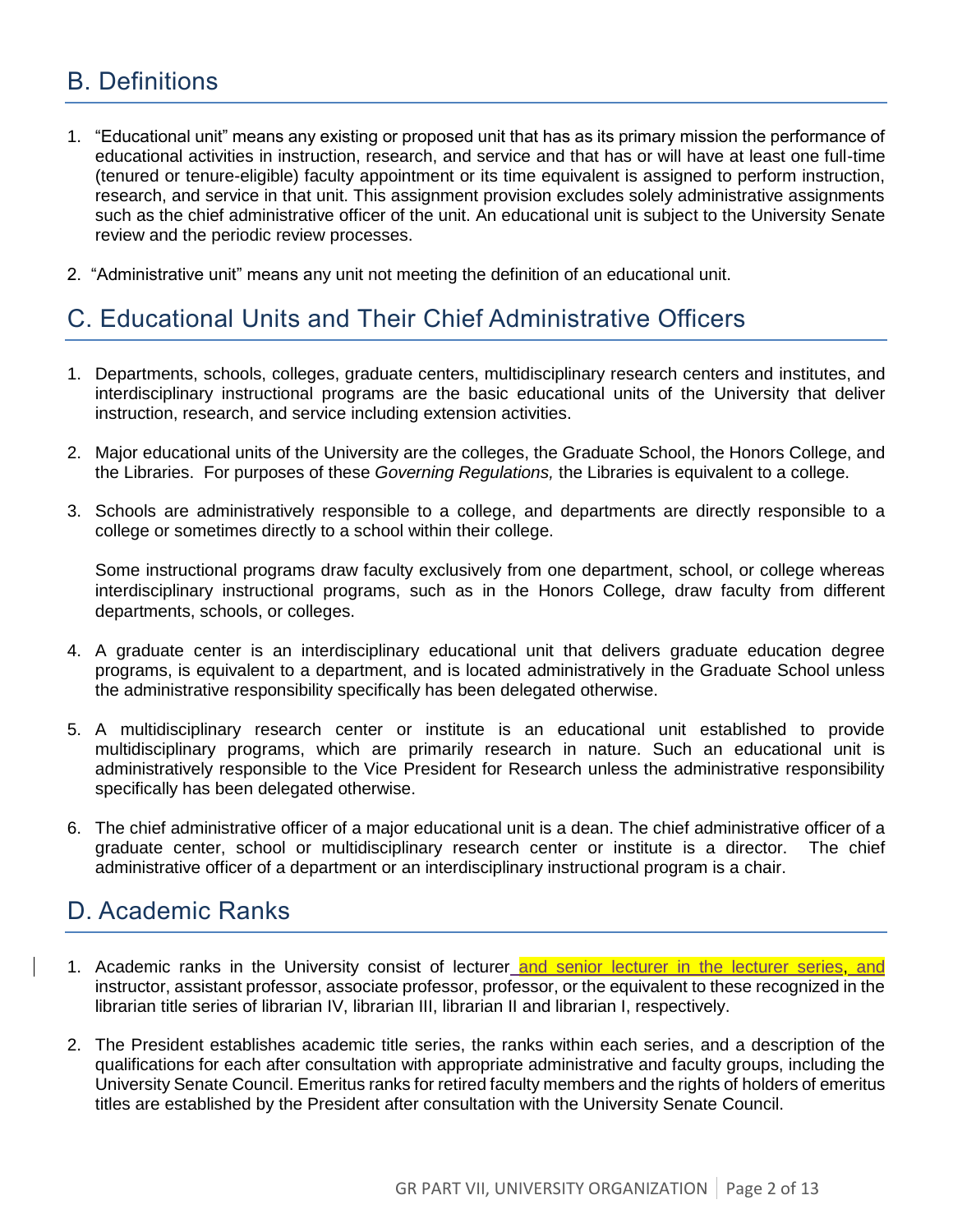3. The establishment of new academic title series or ranks and major changes in criteria for ranks shall have the approval of the Board of Trustees.

## <span id="page-2-0"></span>E. The Faculties

#### 1. The Graduate Faculty

a. Membership

The membership of the Graduate Faculty shall consist of the Dean of the Graduate School, associate or assistant deans of the Graduate School, and regular faculty and associate faculty members.

Graduate Faculty members shall possess the following qualifications:

A doctoral degree or its equivalent in scholarly reputation;

The rank of assistant professor (or equivalent) or higher;

Scholarly maturity and professional productivity as demonstrated by publications, editorial services, research surveys, creative work, patents, and research in progress at the time of appointment; and

Definite interest in graduate work and the willingness to participate in the graduate program.

The Dean of the Graduate School confers membership in the Graduate Faculty. The appointments are made following review by the Graduate Council of the qualifications of the persons proposed for membership by the college deans, department chairpersons, and directors of graduate study, upon the recommendation of the Graduate Faculty of the respective graduate program.

Associate and other classes of members in the Graduate Faculty may be appointed by the Dean of the Graduate School, with appropriate duties and privileges, as provided by the *Rules of the Graduate Faculty* and approved by the University Senate.

#### b. Officers, Committees and Councils

The Graduate Faculty may perform its functions directly, through the Graduate Council, or through standing or special committees which it may appoint or authorize for appointment, or through delegation to college, school, departmental or center graduate program faculties. Councils of the Graduate School may be appointed by the Dean of the Graduate School or elected, as prescribed by the *Rules of the Graduate Faculty* and approved by the University Senate. Copies of minutes of Graduate Faculty meetings and of meetings of Graduate Faculty committees and councils shall be made available to all members of the Graduate Faculty.

#### c. Graduate Faculty Functions

Within the limits established by the *Governing Regulations* and the *University Senate Rules*, the Graduate Faculty shall have jurisdiction over all programs leading to graduate degrees and within those limits shall establish *Rules of the Graduate Faculty* necessary for the performance of its educational policymaking functions. Copies of these rules shall be made available to Graduate Faculty members and filed with the Graduate Faculty Dean, the Provost, and the University Senate Council. It is the responsibility of the Graduate Faculty to safeguard, promote, and assist in the development of research in all fields. The Graduate Faculty shall make recommendations to the University Senate on academic matters that require University Senate approval. The Graduate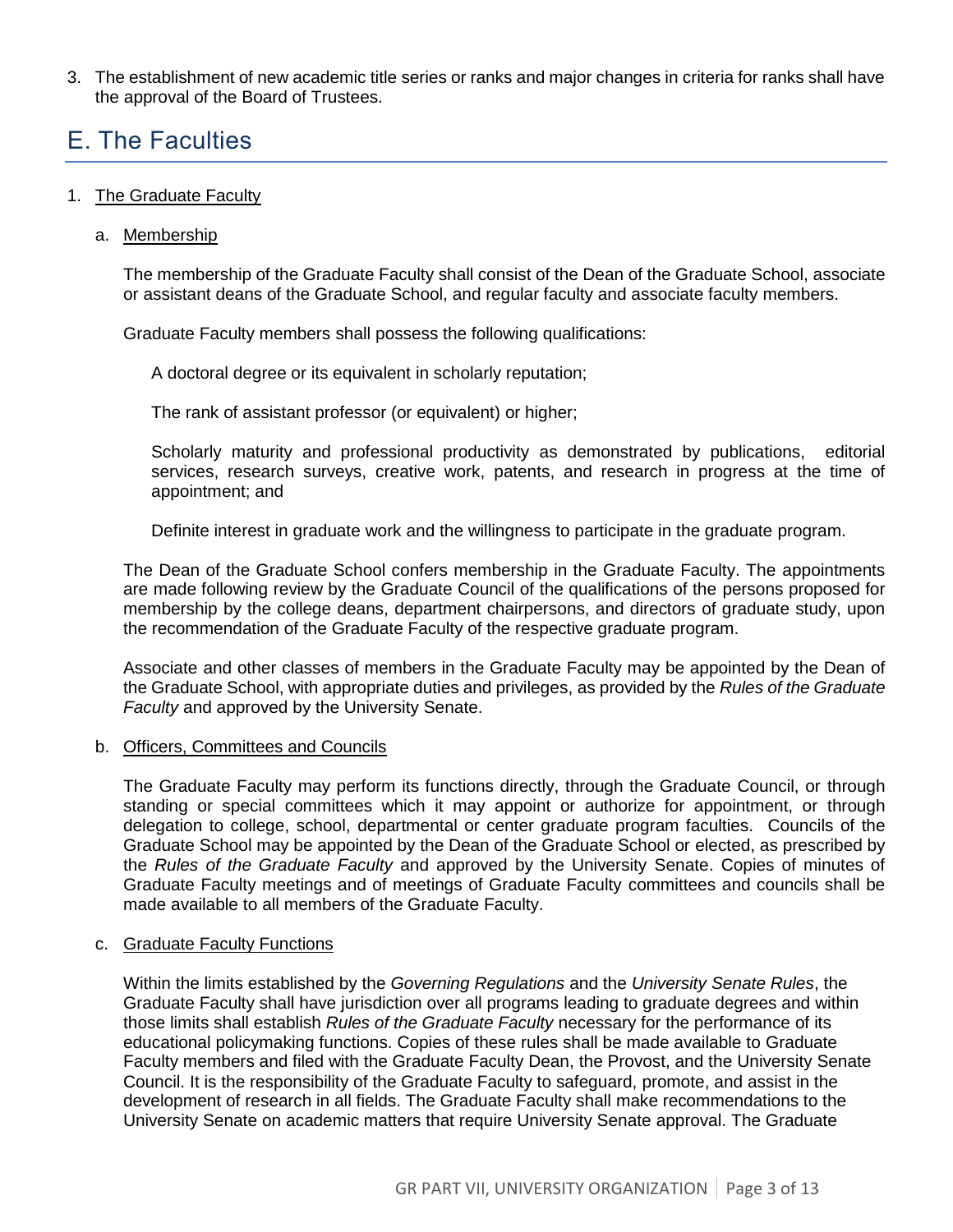Faculty may make recommendations on other matters to the University Senate, to college or department faculties, to the President or other administrative officers.

The Graduate Council shall have the authority and responsibilities delegated to it by the Dean of the Graduate School, the Graduate Faculty, and the University Senate.

#### 2. The Honors Faculty

#### a. Membership

The membership of the Honors Faculty shall consist of the Dean of the College, associate or assistant deans holding professorial faculty rank (i.e. assistant, associate, or full professor) and who have assignment in the College, and regular and associate faculty members.

Regular members of the Honors Faculty are tenured or tenure-eligible faculty members with primary appointment in another college who have a recurring, dedicated assignment in Honors College, reflected in their Distribution of Effort (DOE).

Associate members of the Honors Faculty are those with primary appointment in another college who have an occasional assignment to provide instruction in the Honors curriculum, and lecturers with primary appointment in the Honors College and a regular assignment to provide instruction in the Honors curriculum.

The above members of the Honors Faculty shall possess the following qualifications:

A doctoral degree or its equivalent in scholarly reputation;

The rank of lecturer or senior lecturer in the Lecturer Series, or Tthe rank of assistant professor (or equivalent) or higher in any other series;

Demonstrated excellence in teaching and mentoring of undergraduate students; and

Demonstrated interest in honors students and the willingness to participate in the Honors College.

The Dean of the Honors College confers membership in the Honors Faculty. The appointments of regular members are made upon recommendation of Regular Honors Faculty after review of the qualifications of the persons proposed for membership by the dean of the college of primary appointment. The Dean of the Honors College may appoint, with appropriate duties and privileges, associate members in the Honors College Faculty in accordance with the Rules of the Honors College approved by the University Senate.

#### b. Officers, Committees and Councils

The Honors Faculty may perform its functions directly or through the Honors College Council, as prescribed by the Rules of the Honors College Faculty and as approved by the University Senate. The Dean of the Honors College shall preside over meetings of the Honors Faculty, except as the Dean may delegate that function. Copies of minutes of Honors Faculty meetings and of meetings of Honors Faculty committees and councils shall be made available to all members of the Honors Faculty.

#### c. Honors Faculty Functions

Within the limits established by the University regulations and the University Senate Rules, the regular members of the Honors Faculty shall have jurisdiction over the curricular requirements leading to the Honors credential, and within those limits shall establish Rules of the Honors Faculty necessary for the performance of its educational policymaking functions. For these purposes, voting privileges may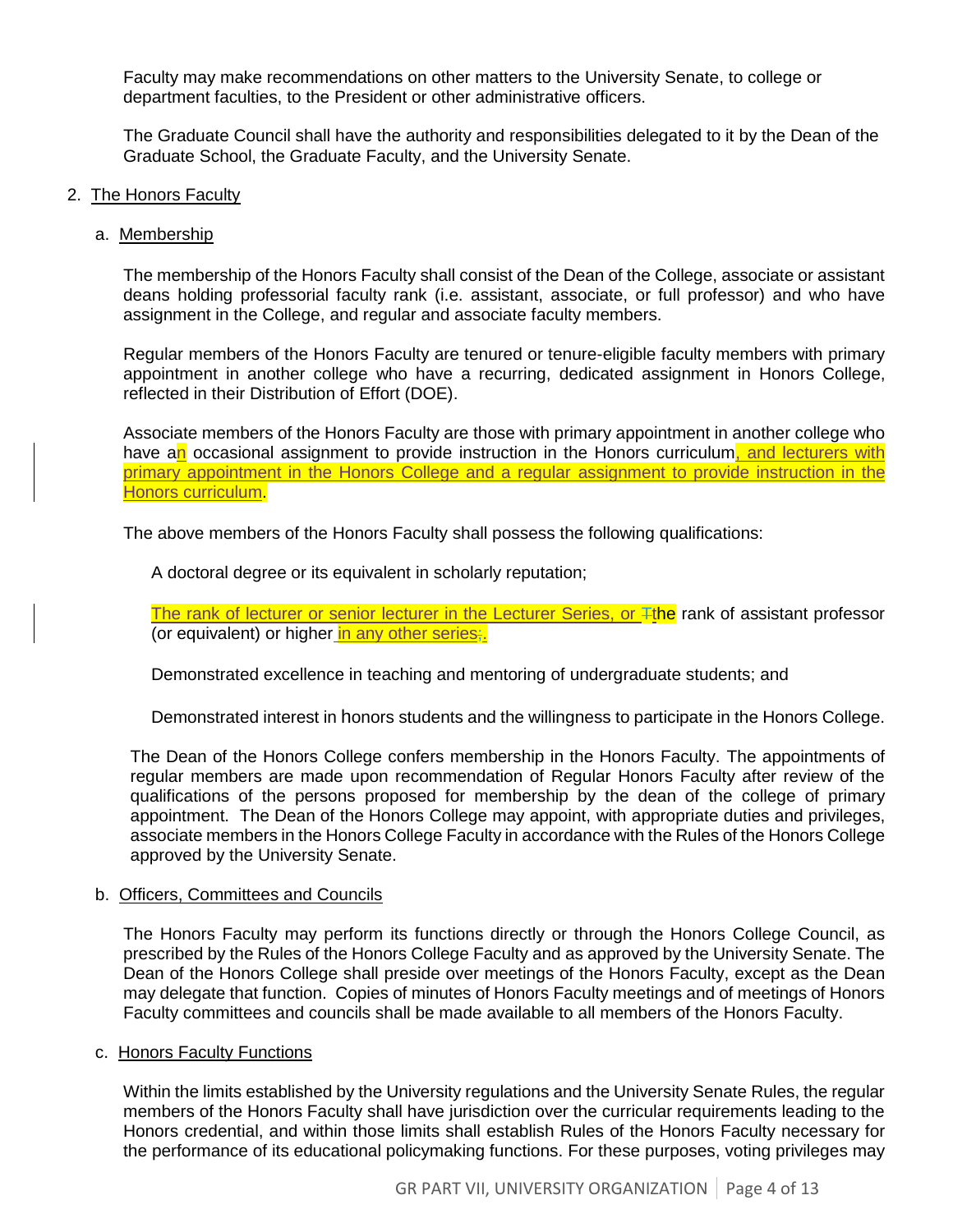be extended or withdrawn by the regular members to the associate members, or to other persons assigned to the college for administrative, instruction, research, extension, clinical or librarian work. Copies of these Rules shall be made available to Honors Faculty members and filed with the Dean of the Honors College, the Provost, and the University Senate Council.

It is the responsibility of the Honors Faculty to promote the academic achievements of Honors students and to assist the colleges in the development of undergraduate excellence in all fields. In accordance with procedures established in its approved Rules, the Honors Faculty shall make recommendations to the University Senate on academic matters that require University Senate approval. The Honors Faculty may make recommendations on matters related to honors education to the University Senate, to college or department faculties, to the President or to other administrative officers.

The Honors Faculty/Council shall have the authority and responsibilities delegated to it by the Dean of the Honors College and the University Senate.

#### 3. Faculties of Colleges

#### a. Membership

The membership of the faculty of a college shall consist of its dean, associate and/or assistant deans, and regular full-time faculty having the rank of assistant professor, associate professor or professor in the regular, special title, or extension series or librarian III, II or I in the librarian title series. Membership, with or without voting privileges, also may be extended or withdrawn by the above college faculty to any other person assigned to the college for administrative, instruction, research, extension, clinical or librarian work. An individual may be assigned to more than one college; in this instance, one assignment shall be designated primary by the Provost (Part X.B.1).

#### b. Officers, Committees and Councils

The faculty shall hold regularly scheduled meetings at which the dean shall preside except as the dean may delegate that function. In addition, it shall meet in special session on the call of the President, the Provost, the dean of the college, or at the request of a prescribed number of its voting membership. Each college faculty shall establish the quorum for the transaction of business. Copies of minutes of college faculty meetings and of meetings of college faculty committees and councils shall be made available to all members of the faculty of the college.

The faculty of each college shall establish its own rules, including a committee or council structure, necessary for the performance of the faculty's functions in educational policy-making. After approval of these rules by the Provost for consistency with these *Governing Regulations*, the *Administrative Regulations*, *University Senate Rules* and *Rules of the Graduate Faculty*, copies of the rules and a description of the committee or council structure shall be made available to members and filed with the dean of the college, the Provost and the University Senate Council.

#### c. College Faculty Functions

Within the limits established by these *Governing Regulations, Administrative Regulations, University Senate Rules*, and *Rules of the Graduate Faculty* of the University, the faculty of a college shall determine the educational policies of that college, including primary responsibility for the development of policies on such matters as academic requirements, curricula, course offerings, undergraduate, graduate and research programs, professional programs, and service functions, to the extent that the responsibility has not been delegated to a school or department faculty.

In consultation with the college faculty, the Dean shall establish procedures used at the level of the college concerning: (1) recommendations on faculty appointments, promotions, reappointments, terminal appointments, post-retirement appointments, the granting of tenure, and decisions not to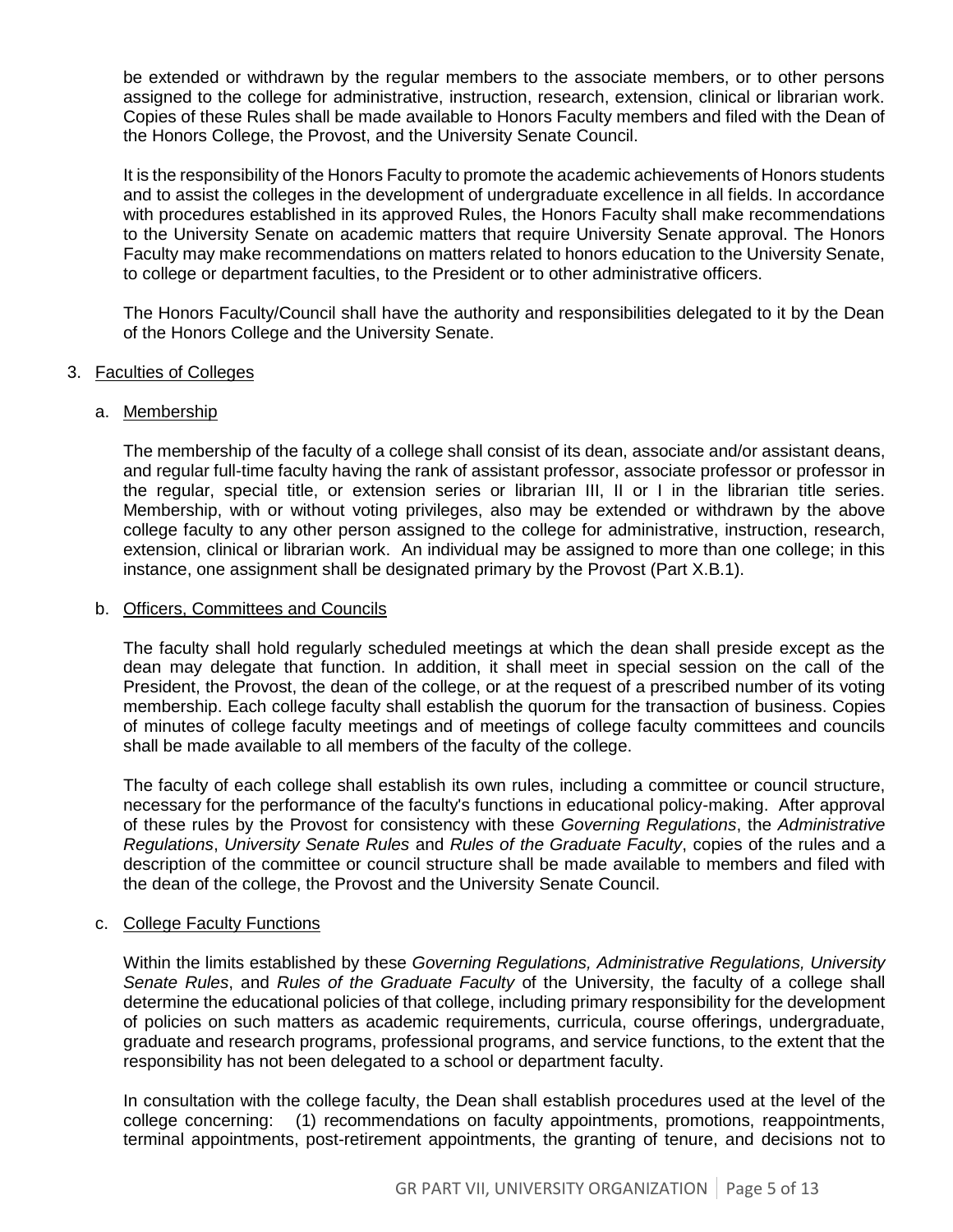reappoint; (2) the faculty performance evaluations; and (3) faculty input in the evaluation of the performance of school directors and department chairs during the interval between periodic reviews. It shall make recommendations to the University Senate or Graduate Faculty on such matters as require the final approval of those bodies, and it may make recommendations on other matters to the University Senate, the Graduate Faculty, school/department faculties within the college, the President, or to other administrative officials. The academic or scholastic requirements of a college may exceed, but not be lower than, those established by the University Senate or the Graduate Faculty. The University Senate shall vote whether to approve any such differences in standards.

The faculty of a college may delegate by rule a defined part of the determination of its educational policies to an assembly of the college, which consists of the faculty and designated student representatives. The number of students voting and the method of selecting these students is determined by the rules of the college.

In addition to the functions and responsibilities described above, the faculty of a college without departments shall have any other functions and responsibilities which are delegated to a departmental faculty as set forth in Part VII.A.6.

#### 4. Faculties of Schools

#### a. Membership

The membership of a faculty of a school shall consist of the dean of its college of which it is an administrative unit, the director who is the chief administrative officer of the school, and the members of the faculty of the college who have been assigned regular, full-time duties in the school. (The faculty of a college is defined in Part VII.A.4 of these regulations.) Membership, with or without voting privileges, also may be extended or withdrawn by the above faculty of the school to any other person assigned to the school for administrative, instruction, research, extension, clinical or librarian work. An individual may be assigned to more than one school; in this instance, one assignment shall be designated primary by the Provost. (Part X.B.1)

#### b. Officers, Committees and Councils

The faculty of a school shall hold regularly scheduled meetings at which the school director shall preside, except as the director may delegate this function. In addition, it shall hold special meetings on the call of the dean of the college, the director of the school, or by a prescribed number of its voting faculty. The school director shall preside over school faculty meetings, except as the director may delegate this function. Copies of the minutes of school faculty meetings and meetings of committees and councils of the school faculty shall be made available to all members of the faculty of the school.

The faculty shall establish its own rules and determine its own committee structure that are necessary for its functions in educational policy making and shall prescribe the quorum necessary for the transaction of business. After approval of these rules by the dean of the college and by the Provost for consistency with University regulations and with these *Governing Regulations,* the *Administrative Regulations*, *University Senate Rules*, *Rules of the Graduate Faculty,* and college faculty rules, copies of the school faculty's rules and a description of its committee structure shall be made available to its members, and a copy shall be filed with the director of the school, the dean of the college of which it is a unit, with the Provost, and with the University Senate Council.

#### c. School Faculty Functions

Within the limits established by these *Governing Regulations*, the *University Senate Rules*, *Rules of the Graduate Faculty*, and the rules of the faculty of the college of which it is a unit, the faculty of a school shall determine the educational policies of the school, including primary responsibility for the development of policies on such matters as academic requirements, curricula, course offerings,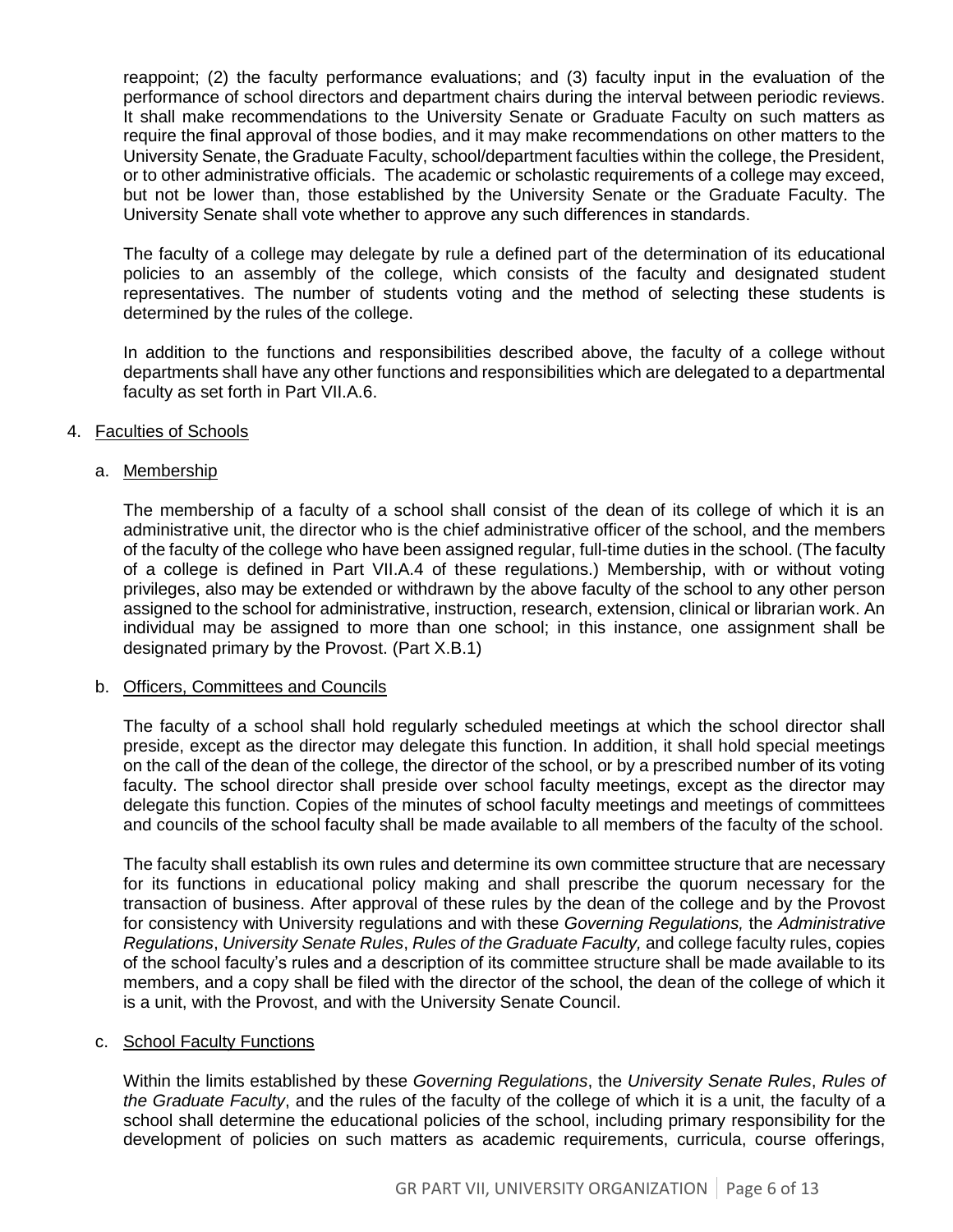undergraduate, graduate and research programs, professional programs, and service functions, to the extent that this responsibility has not been delegated to a department faculty. It shall be responsible for functions and duties assigned to it by the faculty of the college. For these purposes, it shall make recommendations to the faculty of the college on matters that require the approval of that body. It may make recommendations on other matters to the University Senate, the Graduate Faculty, the college faculty, and the faculties within the school, and the dean or other administrative officers. The academic or scholastic requirements of a school may exceed, but not be lower than, those established by the college faculty. The University Senate shall approve any such differences in standards.

In addition to the functions and responsibilities described above, the faculty of a school without departments shall have any other functions and responsibilities which are delegated to a department faculty as set forth in Part VII.A.6.

#### 5. Faculties of Departments

#### a. Membership

The membership of a faculty of a department shall consist of a chair and the regular, full-time members of the department who are members of the faculty of the school and/or college of which the department is a part. (The faculties of a college and a school are defined in Parts VII.A.4 and VII.A.5, respectively.) Membership, with or without voting privileges, also may be extended or withdrawn by the above department faculty to any person assigned to the department for administrative, instruction, research, extension, clinical or librarian work. An individual may be assigned to more than one department; in this instance, one assignment shall be designated as primary by the Provost (Part X.B.1).

#### b. Officers and Committees

The department faculty shall hold regularly scheduled meetings, at which the department chair shall preside except as the chair may delegate this function. In addition, it shall hold special meetings on the call of the dean of the college, the chair of the department, or by a prescribed number of its voting faculty. The department chair shall be an *ex officio* member of all departmental committees. Copies of minutes of departmental faculty meetings and of meetings of department committees shall be made available to all members of the faculty of the department.

The department faculty shall establish rules, procedures and a committee structure concerning educational policy matters over which it has jurisdiction and responsibility, and shall establish its quorum for the transaction of business. These proposed rules, procedures and committee structure shall be submitted to the director of the school (if appropriate), the dean of the college, and the Provost for approval for consistency with these *Governing Regulations*, the *Administrative Regulations*, *University Senate Rules*, *Rules of the Graduate Faculty*, rules of the college and (if appropriate) rules of the school faculty. Copies of the approved rules, procedures and committee structure shall be made available to the members of the departmental faculty and shall be filed with the director of the school, (if appropriate) the dean of the college of which the department is a unit, the Provost, and the University Senate Council.

#### c. Department Faculty Functions

Within the limits established by these *Governing Regulations*, the *Administrative Regulations*, *University Senate Rules*, *Rules of the Graduate Faculty*, or the rules of the faculties of the school or college of which the department is a part, the department faculty has jurisdiction over matters concerning its educational policies.

The department faculty has primary responsibility for the development of policies on such matters as academic requirements, courses of study, course offerings, graduate and research programs, and service functions. Jointly with the department chair, the department faculty shall establish procedures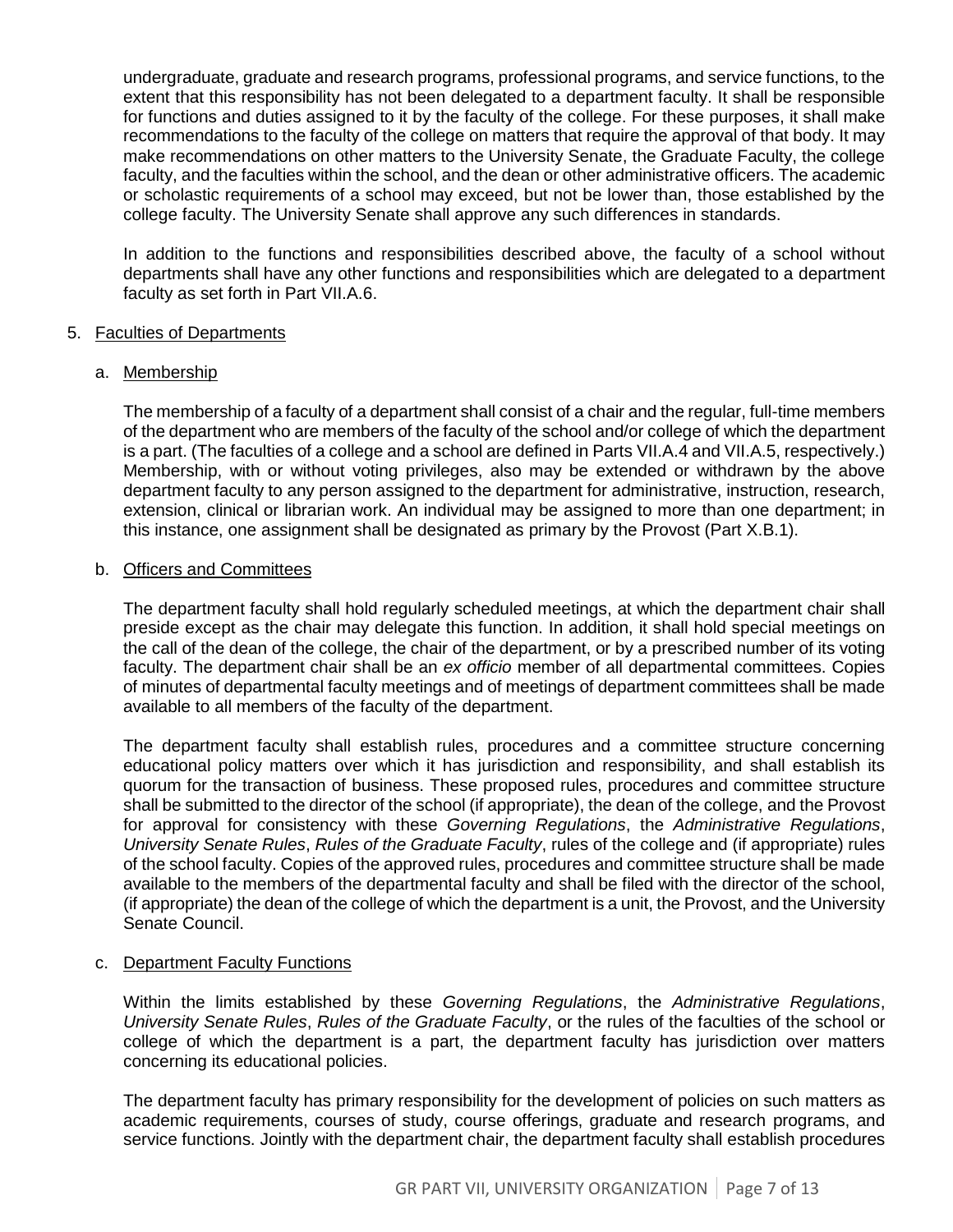to be used within the department concerning (1) Recommendations on faculty appointments, promotions, reappointments, terminal appointments, post-retirement appointments, and the granting of tenure and decisions not to reappoint; (2) the Faculty performance evaluations and (3) Preparation of budget requests. The procedures in (1) and (2) above shall include consultation with directors of multidisciplinary research centers and institutes for those faculty members who are or shall be associated with such centers or institutes.

The department faculty shall develop statements describing the evidences of activity in instruction, research and service that are appropriate to their field(s) for use in guiding evaluations for promotion and tenure. If developed and approved by the department faculty, those statements shall be submitted by the chair of the department to the dean for review and final approval before the statements are made operative in the department. Revisions to a department's statements, upon approval of the department faculty, shall also be submitted by the department chair to the dean for review and final approval.

The academic or scholastic requirements of a department may exceed, but not be lower than, those of the school and/or college of which the department is a part. The University Senate shall approve any such differences in standards.

#### 6. Faculty of Multidisciplinary Research Centers and Institutes

#### a. Faculty Membership and Functions

The faculty of a multidisciplinary research center or institute that is responsible for establishing the educational policies of the unit shall consist of: (1) a director who also shall be a faculty member of a department, school, or college; (2) faculty members with recurring, formally assigned instructional, research, and/or service duties in the unit. In addition, membership, with or without voting privileges, may be extended and withdrawn by the above center or institute faculty to any other person assigned to the unit for administrative, instructional, research, extension, clinical or librarian work.

Academic rank shall not be conferred by a multidisciplinary research center or institute nor tenure acquired solely through activities performed in such a unit.

#### b. Officers and Committees

A multidisciplinary research center or institute shall be administratively responsible to the Vice President for Research unless specifically designated to another chief academic officer. A faculty advisory committee shall be appointed for each research center or institute by the officer to whom the unit is administratively responsible.

#### 7. Student Participation

Rules of procedure in educational units of the University shall provide, when appropriate, for participation of students in the development of educational policies.

### <span id="page-7-0"></span>F. Administrative Officers

#### 1. Administrative Officers - General

Each administrative officer, other than the President, is responsible to the President, directly or through one or more superior officers, for the efficient operation of the organizational unit or functions for which the administrative officer is responsible. The duties of administrative officers reporting directly to the President shall be those delegated by the President and described in *Administrative Regulation 1:1, University Organization*. Each administrative officer is expected to recommend to the appropriate next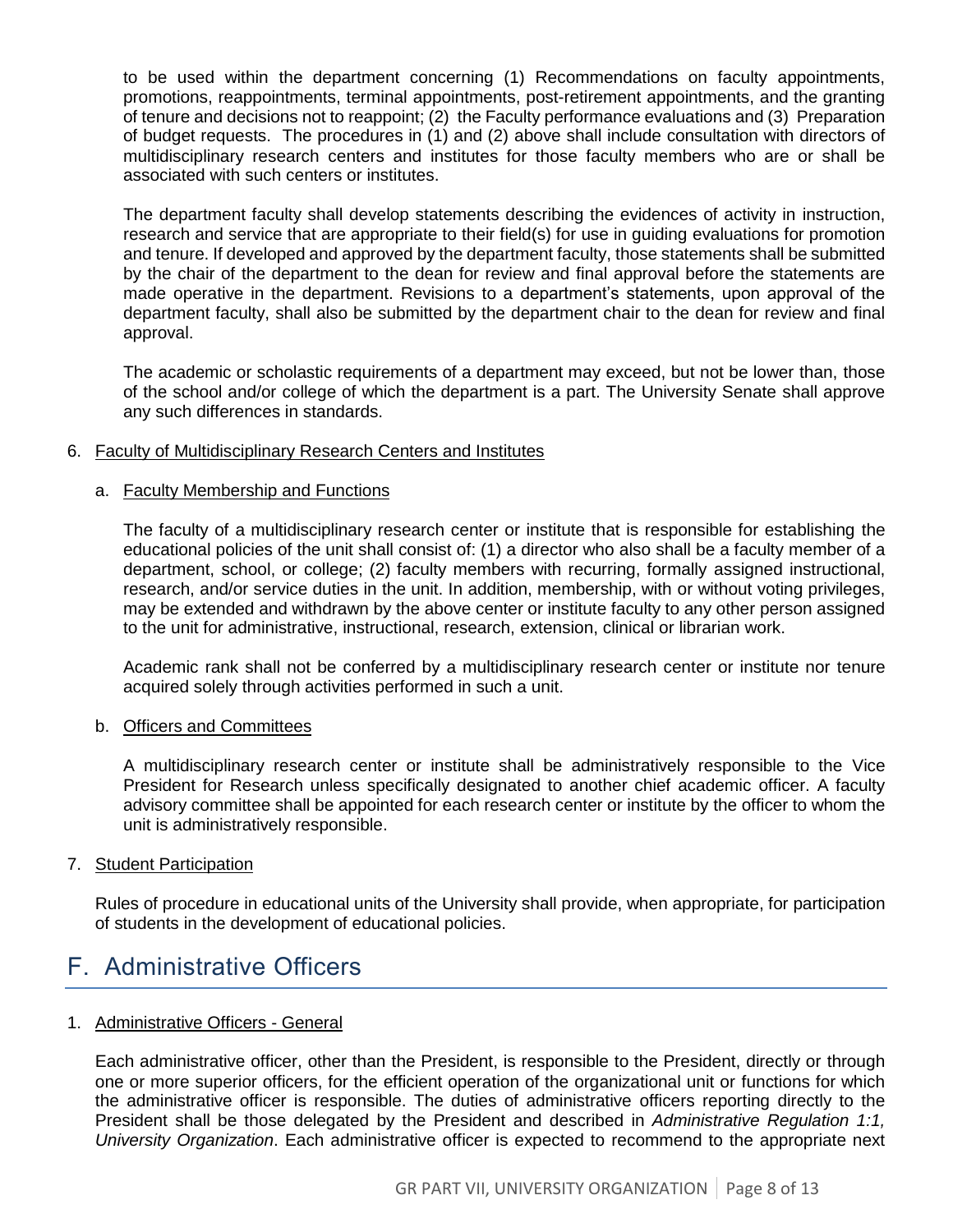superior officer the administrative organization necessary to carry out assigned duties. The positions of deans, directors, and chairs of educational units, and their major duties assigned, are described below.

Each administrative officer is authorized to establish and enforce such policies and procedures as are attendant to delegated administrative duties and to establish administrative or advisory committees to aid in the performance of assigned functions.

#### 2. Administrative Officers of Educational Units

#### a. Dean of the Graduate School

The Dean of the Graduate School is chair of the Graduate Faculty and of the Graduate Council and serves as an ex-officio member of all committees of the Graduate School. Under the broad direction of the President and the Provost, the Dean provides general planning, guidance, review, and coordination for all of the University's endeavors in graduate education. The Dean appoints regular and associate members of the Graduate Faculty. The Dean also recommends on budgets as these may affect graduate education and shall have the same authority and responsibilities as those of a dean of a college in the administration of educational units that might be transferred to or developed under the Office of the Dean of the Graduate School.

The Dean shall speak for the Graduate Faculty. In the event that the Dean believes it necessary to depart from the recommendations of the Graduate Faculty, the Dean shall communicate the Graduate Faculty's recommendation as well as the Dean's recommendation, stating the reasons for differing from the Graduate Faculty's opinion, and notify the Graduate Faculty of such action.

#### b. Dean of the Honors College

The Dean of the Honors College is chair of the Honors Faculty and serves as an ex-officio member of all councils and committees of the Honors College. Under the broad direction of the President and the Provost, the Dean provides general planning, guidance, review, and coordination for all of the College's endeavors in undergraduate education. The Dean also recommends on the college budget and shall have the same authority and responsibilities as those of a dean of a college in the administration of the Honors College.

In connection with the above administrative functions, the dean shall seek the advice of the faculty of the college: 1) individually, 2) as a whole, 3) through the elected college faculty council, or 4) through the faculty advisory committees.

The Dean shall speak for the Honors Faculty. In the event that the Dean believes it necessary to depart from the recommendations of the Honors Faculty, the Dean shall communicate the Honors Faculty's recommendation as well as the Dean's recommendation, stating the reasons for differing from the Honors Faculty's opinion, and notify the Honors Faculty of such action.

The Honors College shall establish an External Advisory Board. This body shall be consultative, governed by by-laws established under the direction of the Dean of the College and approved by the Provost for its operation. The Honors External Advisory Board shall offer advice and recommendations on matters brought forward by the Dean and leadership of the university, reserving matters of educational policy, personnel, and internal operations to the Honors Faculty and administrative leadership.

#### c. Deans of the Colleges

A dean is the chief administrative officer of a college and is responsible for the enforcement of these *Governing Regulations*, the *Administrative Regulations*, *University Senate Rules*, *Rules of the Graduate Faculty,* and the rules of the college faculty. The dean is authorized to establish and enforce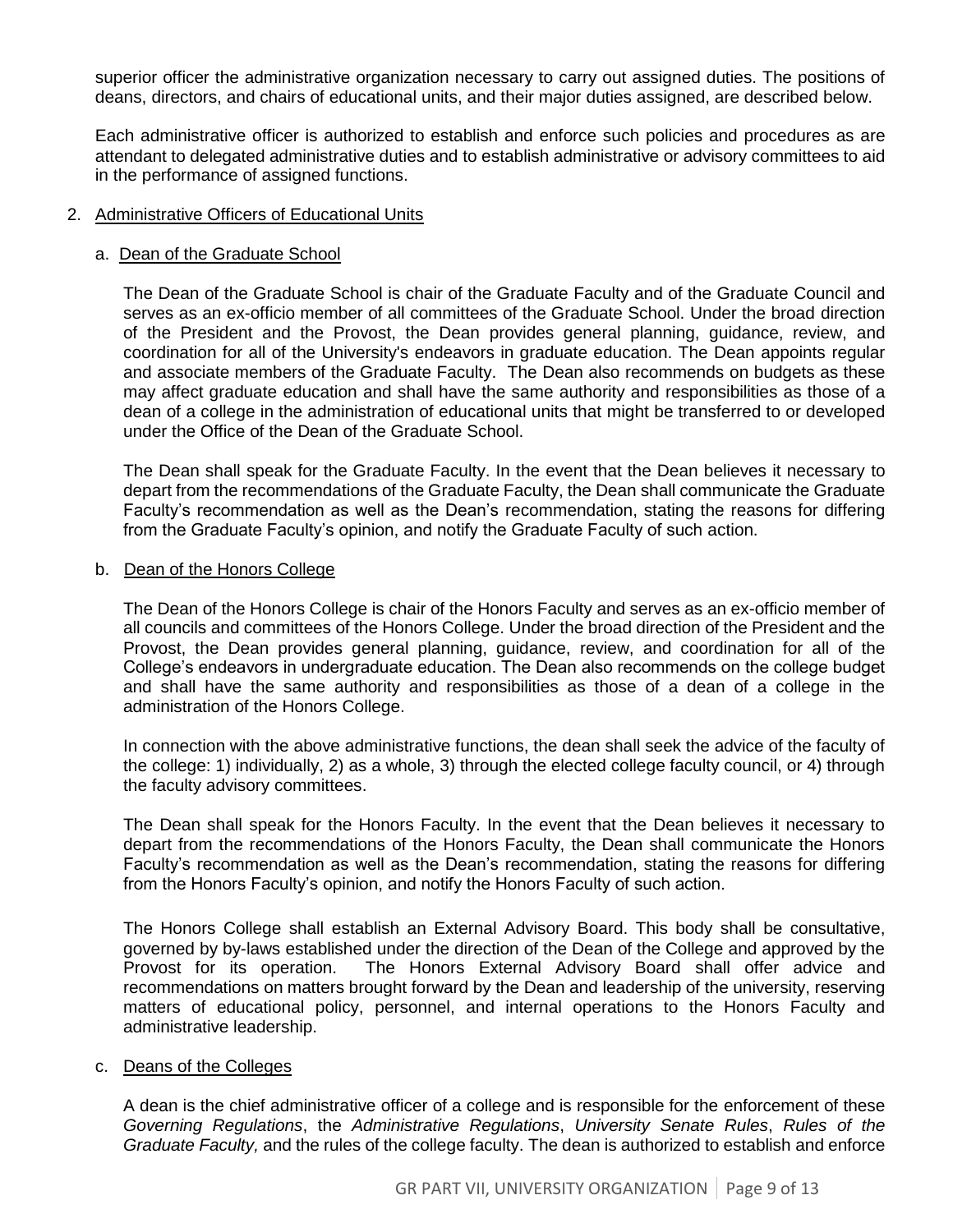such policies and procedures as are attendant to the administrative management of the operations of the college.

The dean is the chair of the college faculty and an *ex officio* member of all college committees. The dean is charged with overseeing the educational work of the college and its efficient conduct and management in all matters not specifically charged elsewhere. The dean is responsible for the implementation of the curricula of the college, for ensuring through the faculty the quality of instruction given therein, for the assignment of duties to all personnel, and for the service provided by the faculty of the college, individually and as a whole. The dean shall review faculty performance evaluations submitted by the department chairs and shall be responsible for recommendations on salaries, salary changes, appointments, reappointments, terminal appointments, post-retirement appointments, promotions, and granting of tenure and decisions not to reappoint for members of the college or for ultimate action thereon when such authority has been delegated by the President or the Provost.

The dean shall submit the budget request for the college and administer the budget when it is approved. The President or Provost may delegate further administrative responsibilities to the dean. These responsibilities may vary from college to college.

In connection with the above administrative functions, the dean shall seek the advice of the faculty of the college: 1) individually, 2) as a whole, 3) through the elected college faculty council, or 4) through the faculty advisory committees. In addition to the roles and responsibilities described above, the dean of a college without departments shall have any other roles and responsibilities which are delegated to a department chair as set forth in Part VII.B.6. Staff employees shall be consulted, when appropriate, in the development of administrative policies and decisions that directly affect staff employees.

The dean shall speak for the college. In the event that the dean believes it necessary to depart from recommendations of the college faculty, the dean shall communicate the college faculty's recommendation as well as the dean's recommendation, stating reasons for differing from the college faculty's opinion, and notify the college faculty of such action.

#### d. Directors of Schools

The director of a school serves as chair of the faculty of the school in the performance of its assigned functions and is an *ex officio* member of all committees of the school.

The director's administrative responsibilities shall be those delegated by the dean of the college of which the school is a part.

In connection with the above administrative functions, the director shall seek the advice of the faculty of the school: (1) individually, (2) as a whole, (3) through the elected school faculty council, or (4) through faculty advisory committees. In addition to the roles and responsibilities described above, the director of a school without departments shall have any other roles and responsibilities which are delegated to a department chair as set forth in Part VII.B.5. Staff employees shall be consulted by the school director (or associate director), when appropriate, in the development of administrative policies and decisions that directly affect staff employees.

The director shall speak for the school. In the event that the director believes it necessary to depart from the recommendations of the school faculty, the director shall communicate the school faculty's recommendation as well as the director's recommendation, stating reasons for differing from the school faculty's opinion, and notify the school faculty of such action.

#### e. Chairs of Departments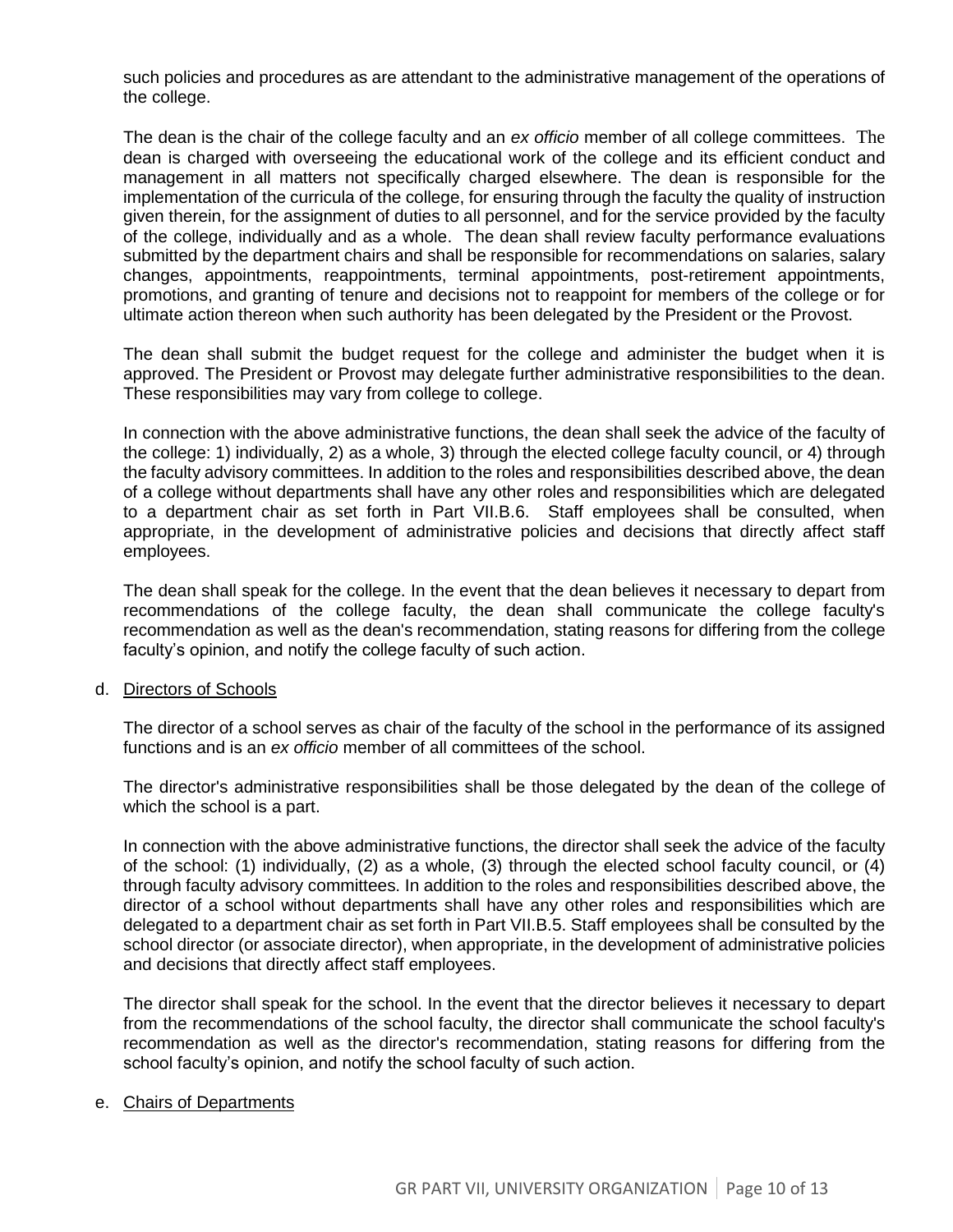The department chair leads the department faculty in its development of policies on such matters as academic requirements, courses of study, class schedules, graduate and research programs, and service functions. The chair presides at all department meetings, except as the chair may delegate this function, and is an ex officio member of all department committees. The chair has administrative responsibility for implementing the department's policies and programs within the limits established by these *Governing Regulations*, the *Administrative Regulations*, University Senate Rules, Rules of the Graduate Faculty, the rules of the college, and the rules of any school of which it is a part.

The department chair is responsible for recommendations on the appointment of new faculty employees of the department, promotions, reappointments, terminal appointments, post-retirement appointments, the granting of tenure, and decisions not to reappoint.

Procedures used in preparing recommendations shall be those established by the University, the college, and the department faculty. At a minimum, on matters relating to decisions not to reappoint, reappointment, terminal reappointment, or the granting of tenure of persons in any title series, the department chair shall consult with all tenured faculty members of the department. At a minimum, on matters relating to appointment or promotion of any persons in any tenure-eligible title series, the department chair shall consult with all full-time tenured and tenure-eligible faculty members of the department, , with a rank at or above the rank to which the individual being considered would be appointed or promoted. At a minimum, on matters relating to appointment, decisions not to reappoint, reappointment, terminal reappointment, or promotions of persons in any tenure-ineligible series, the department chair shall consult with all full-time tenured and tenure-eligible faculty members of the department (GR VII.A.6(a)). On matters relating to appointment or promotion in the Clinical Title Series, Research Title Series, or Lecturer Series, the department chair shall also consult with all fulltime faculty employees in the series of the individual under consideration who are at or above the rank to which the individual would be appointed or promoted. All recommendations on matters listed above, excluding reappointments and post-retirement appointments, shall include the written judgment of each consulted member of the department and of each director of any multidisciplinary research centers or institutes, or graduate centers with which the individual is, or would be, associated, along with the recommendation of the chair.

On matters relating to appointment or promotion in the Clinical Title Series, Research Title Series, or Lecturer Series, the department chair shall also consult with all full-time faculty employees in the series of the individual under consideration who are at or above the rank to which the individual would be appointed or promoted. Faculty employees in the tenure-ineligible series shall not be consulted on matters relating to appointment, reappointment, terminal reappointment, decisions not to reappoint, promotion or the granting of tenure of faculty employees in the tenure-eligible title series, except by invitation of the department faculty as provided below.

A department faculty may establish policies that extend the above minimum consultation requirements in faculty personnel matters to include the specified participation of other full-time faculty employees in any series in the department. Once these policies on extended participation privileges are approved by the department faculty (GR VII.A.6(a)) and reviewed by the department chair, the dean and Provost for consistency with the *Governing Regulations, Administrative Regulations* and rules of the College, and approved, these policies shall be incorporated into the rules document of the department.

The following exceptions may be made: (1) faculty employees on approved leave of absence or with a primary administrative, service, or other assignment outside the department, who are otherwise eligible to participate, may, but are not required to, provide written judgments on all recommendations; (2) faculty employees at the rank of Instructor in any title series participate only upon the granting of participation privileges by the department faculty, and, (3) in a large and diverse department, upon prior recommendation by the department faculty (GR VII.A.6(a)) and approval of the dean and the Provost, consultation with faculty employees may be restricted to those associated with the concerned, previously-defined academic division or program area in the department.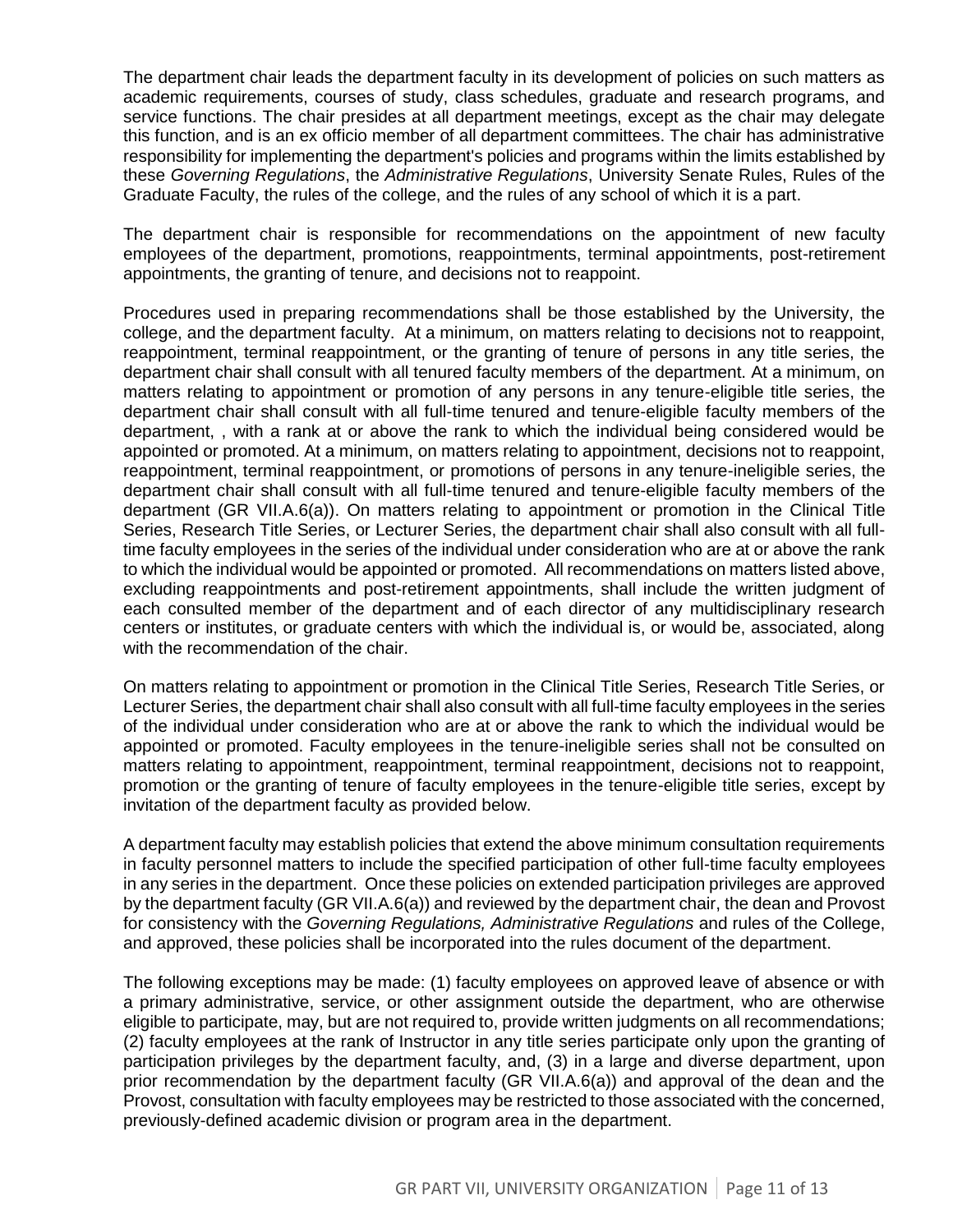The department chair is responsible for the periodic evaluation of department members by procedures and criteria established by the University, the college, and the department faculty.

The department chair submits the budget request for the department and administers the budget after its approval. The chair also is responsible for making recommendations on salaries, salary changes, and distribution of effort.

In connection with the above major administrative functions, the chair shall seek the advice of members of the department, individually or as a group, or of advisory committees that the chair may appoint. Staff employees shall be consulted, when appropriate, by the chair, in the development of administrative policies and on decisions that directly affect staff employees.

The chair shall speak for the department. In the event that the chair believes it necessary to depart from the opinion of the department faculty, the chair shall communicate the department faculty's opinion as well as the chair's recommendation, stating reasons for differing from the department faculty's opinion, and notify the department faculty of such action.

#### f. Directors of Multidisciplinary Research Centers and Institutes

The administrative officer of a multidisciplinary research center or institute is a director, who also shall be a faculty member in a department, school, or college. The director of a multidisciplinary research center or institute is charged with the planning, implementation, coordination, and efficient management of the program and activities of the center or institute. The director shall have the same responsibilities as those of a department chair relative to faculty members and staff employees with assigned duties in the center or institute. The director shall provide recommendations and advice to appropriate educational unit administrators concerning space, financial, and other resources, as well as the identification of faculty members for assignment of duties in the center or institute. The director shall submit the core budget request for the center or institute and administer this budget after its approval. In addition, the director may have other responsibilities delegated by the Vice President for Research or other academic administrator to whom the center or institute is administratively responsible.

In connection with the above major administrative functions, the director shall seek the advice of the faculty members of the center or institute, individually or as a group, or of advisory committees that may be appointed by the director of the center or institute or by the administrator to whom the center or institute is administratively responsible. The director shall speak for the center or institute and be an *ex officio* member of all of its committees and shall transmit the recommendations of the consulted faculty along with the director's recommendation, if these recommendations are different. Staff employees shall be consulted, when appropriate, by the director, in the development of administrative policies and on decisions that directly affect staff employees.

#### g. Dean/Director/Chair of Interdisciplinary Instructional Programs

The dean/director/chair of an interdisciplinary instructional program shall be a member of one of the academic departments participating in the program.

The dean/director/chair shall be responsible to the dean(s) of the college(s) in which the program is located and advise the dean(s) on personnel and other needs of the program in connection with budget planning. For these administrative purposes, the director/chair shall rely upon the advice of a committee drawn from faculty members participating in the courses composing the curriculum and shall transmit the recommendations of the consulted faculty along with the director/chair's recommendation, if these recommendations are different. Staff employees shall be consulted by the director/chair, when appropriate, in the development of administrative policies and on decisions that directly affect staff employees.